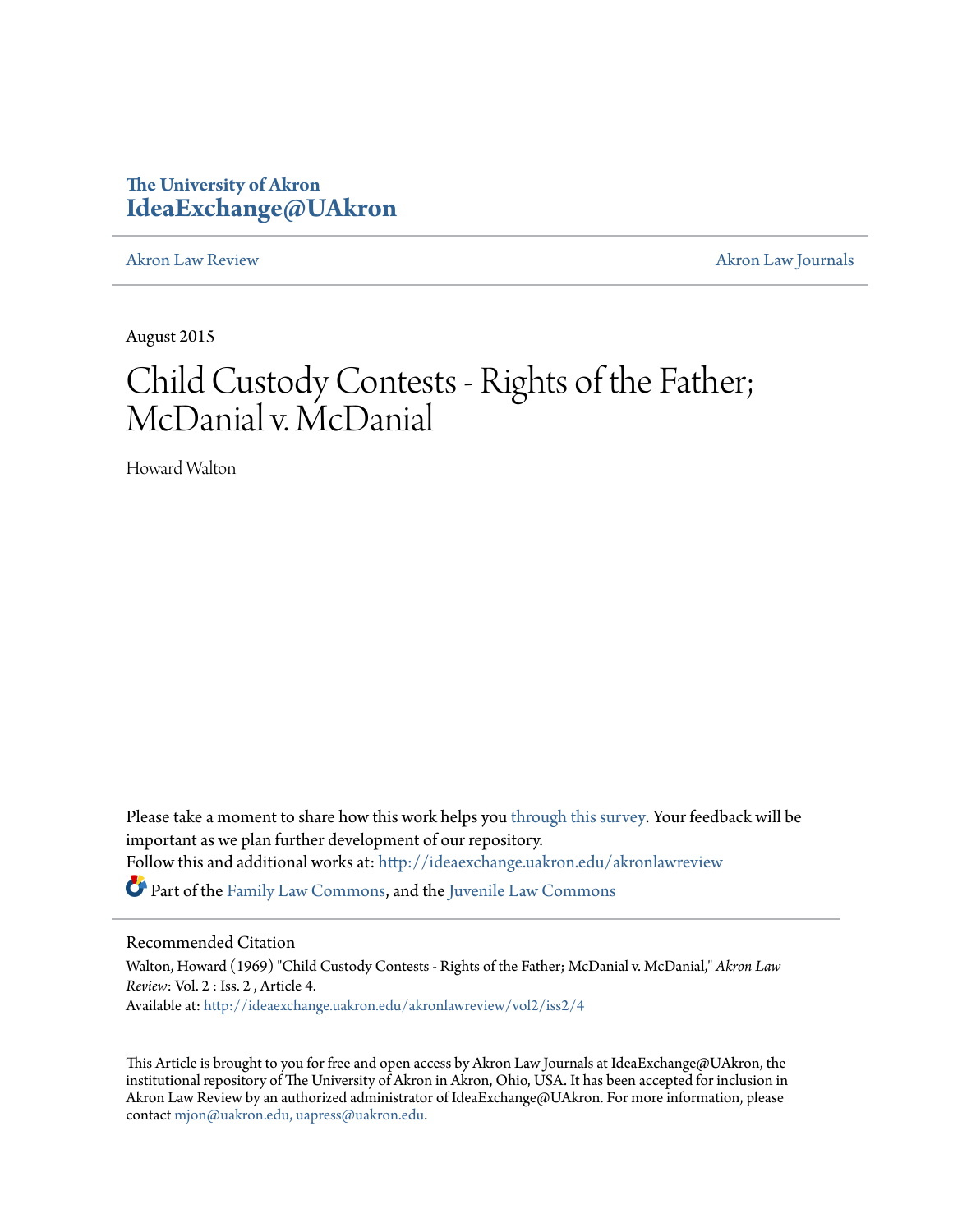## DOMESTIC RELATIONS-CHILD CUSTODY CONTESTS-RIGHTS OF THE FATHER

#### *McDanial v. McDanial,* 16 Ohio Misc. 32, 240 N.E. 2d 916 (1967).

In an Ohio divorce action when there is a contest for the custody of a minor child, the proper standard to be employed by the court is: what arrangement will be in the best interest of the child?' In an action for modification of a custody award the same standard is applicable. A statute provides that one parent is not preferred over the other;<sup>2</sup> however, all other considerations being equal, custody will normally be given to the mother, provided that she is fit.3

In the principal case, which involved a petition for modification of custody, the court noted that Mrs. McDanial (the mother) had been awarded custody of the child at the time of the divorce but that she had subsequently given birth to an illegitimate child. The court decided that Mrs. McDanial's postdivorce misconduct did not represent a sufficient change of circumstances to justify granting custody of the first child to Mr. McDanial (the father).

This might appear to be an unusual decision, since by contemporary American middle class standards the mother of an illegitimate child is likely to be wanting in good moral character, and a mother with tendencies toward licentiousness would presumably make a less desirable guardian than would an affectionate and fit father. However, an examination of the reports reveals that the courts do not in common practice embrace this proposition, $<sup>4</sup>$  and that in actuality it is very difficult for a father,</sup> whether fit or not, to prevail in a contested custody suit.<sup>5</sup>

- **1** Ohio Rev. Code § 3109.04. (1968 Supp.).
- 2 Ohio Rev. Code § 3109.03. (1965).
- **3** Schultz v. Schultz, 18 C.C. (NS) 402, 33 CD 120 (1910).

(Continued on next page)

1

<sup>4</sup> See cases cited in H. Clark, *The Law of Domestic Relations* § 17.4 at note **16 (1968).**

A contrary ruling is the case of *Hild v. Hild,* 221 Md. 349, 157 A.2d 442 (1960), where the Maryland court awarded custody of a seven-year-old boy to the father, who was granted a divorce on the ground of adultery. The court said that in adultery cases a presumption exists that the innocent spouse will make the fittest custodian and that the presumption had not been overcome in the case at hand. The court emphasized, however, that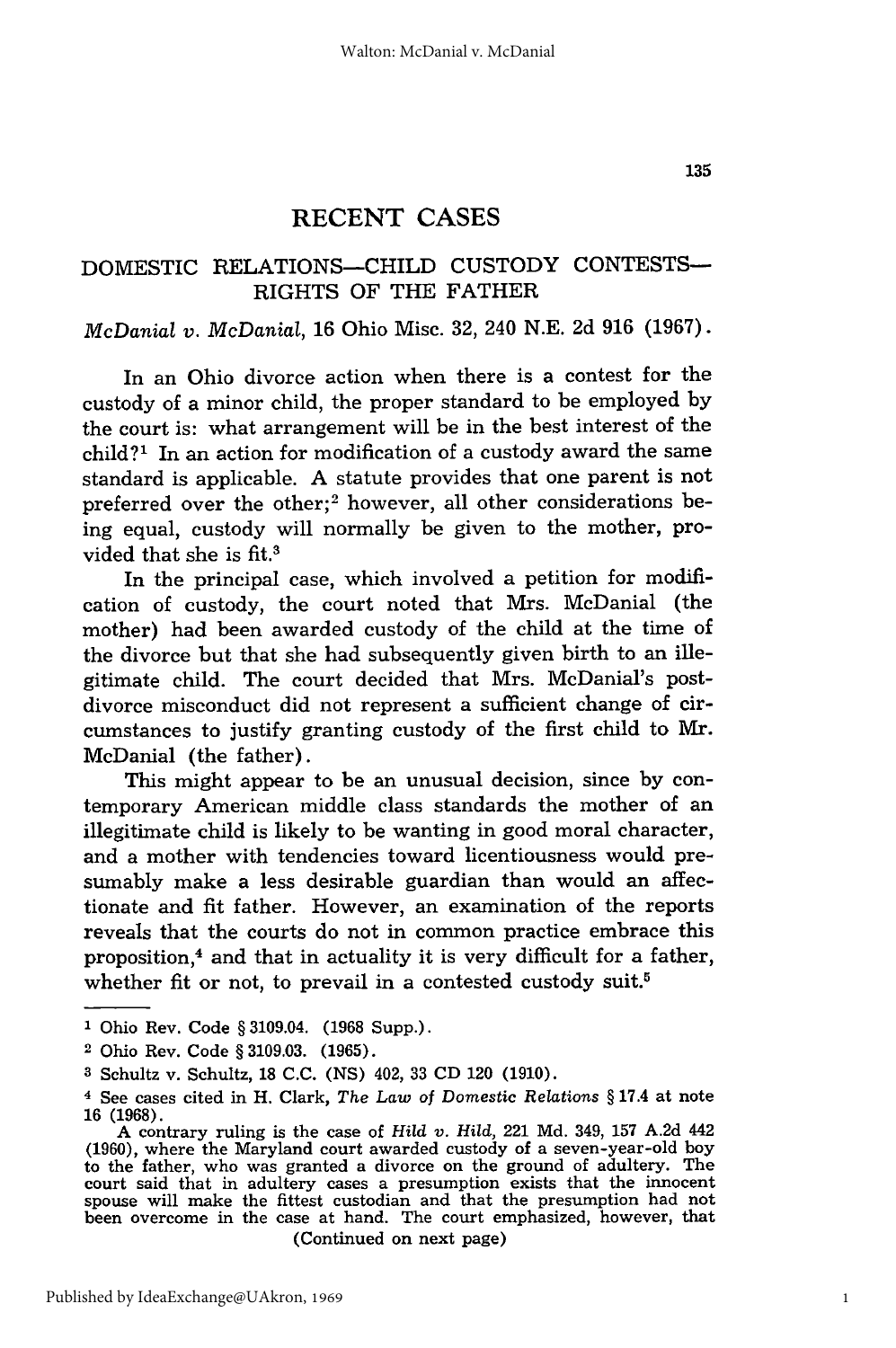#### 2 AKRON LAW REVIEW (2)

136

Although there is no statutory provision so declaring, the courts of Ohio have consistently held that the mother of a young child is better able to care for the child than is the father, $6$  since "there is no substitute for a natural mother's love and care." **<sup>7</sup>** In *Vincent v. Vincent<sup>8</sup>* the court stated: "When children are under ten years of age, it is the duty of the court to award the custody of such children to the mother unless moral depravity, habitual drunkenness or incapacity can be proved." Generally speaking, the courts are guided **by** the same criteria in custodymodification cases as they are in original-custody-award cases. As the *McDanial* controversy illustrates, the courts do not feel that a mother's sexual impropriety necessarily impairs her ability to properly care for her children. Even though guilty of sexual indiscretions, she may be considered a suitable guardian if her acts of illicit intercourse have not been numerous and if she has ceased to associate with her paramour (s). *McDanial* cited cases (from other jurisdictions) indicating that modification of custody will be granted only when the mother appears impenitent or when her misbehavior has been "grossly immoral" or has involved a clear violation of a criminal ordinance concerning lewd or corrupt conduct.

If the *McDanial* decision (and the cases cited therein) suggests that the courts are not very solicitous of the custodial rights

#### (Continued from preceding page)

**<sup>5</sup>**"It appears that the mother is given custody in about four-fifths of all the cases." H. Clark, *Cases* and *Problems* on Domestic Relations **722 (1965).**

**<sup>6</sup>***Vincent v. Vincent,* **8 O.D. 160, 6 N.P.** 474 **(1899).**

*Fitzpatrick v. Fitzpatrick,* 14 Ohio **App. 279, 207 N.E. 2d** 794 **(1965).** *Grandon v. Grandon,* 164 Ohio St. 234, **129 N.E. 2d 819 (1955).**

*Colcaster v.* Colcaster, 2 Ohio **App. 2d** 142, **207 N.E. 2d 257 (1965).**

**8 8 O.D. 160, 6 N.P.** 474 **(1899).**

<sup>&</sup>quot;the rule (favoring the innocent spouse) is definitely not absolute, for when the adulterous relationship has ceased and appears unlikely to be revived because the mother has changed her way of living, her past indiscretions may be overlooked."

In Beamer v. Beamer, 17 Ohio App. 2d 89 (1969), the Seneca County<br>Court of Appeals affirmed a ruling granting a motion to change the custody<br>of two small girls from that of the mother to that of the father. However,<br>in thi an illicit relationship with a married man, by whom she bore an illegitimate child. This decision can be reconciled with that in  $McDanial$  only if one takes the position that the formation of a sexual alliance with a married an unmarried one.

**<sup>7</sup>***Wise v. Wise,* No. **170,** Highland County **(1966** unpublished decision of Highland County Court of Appeals).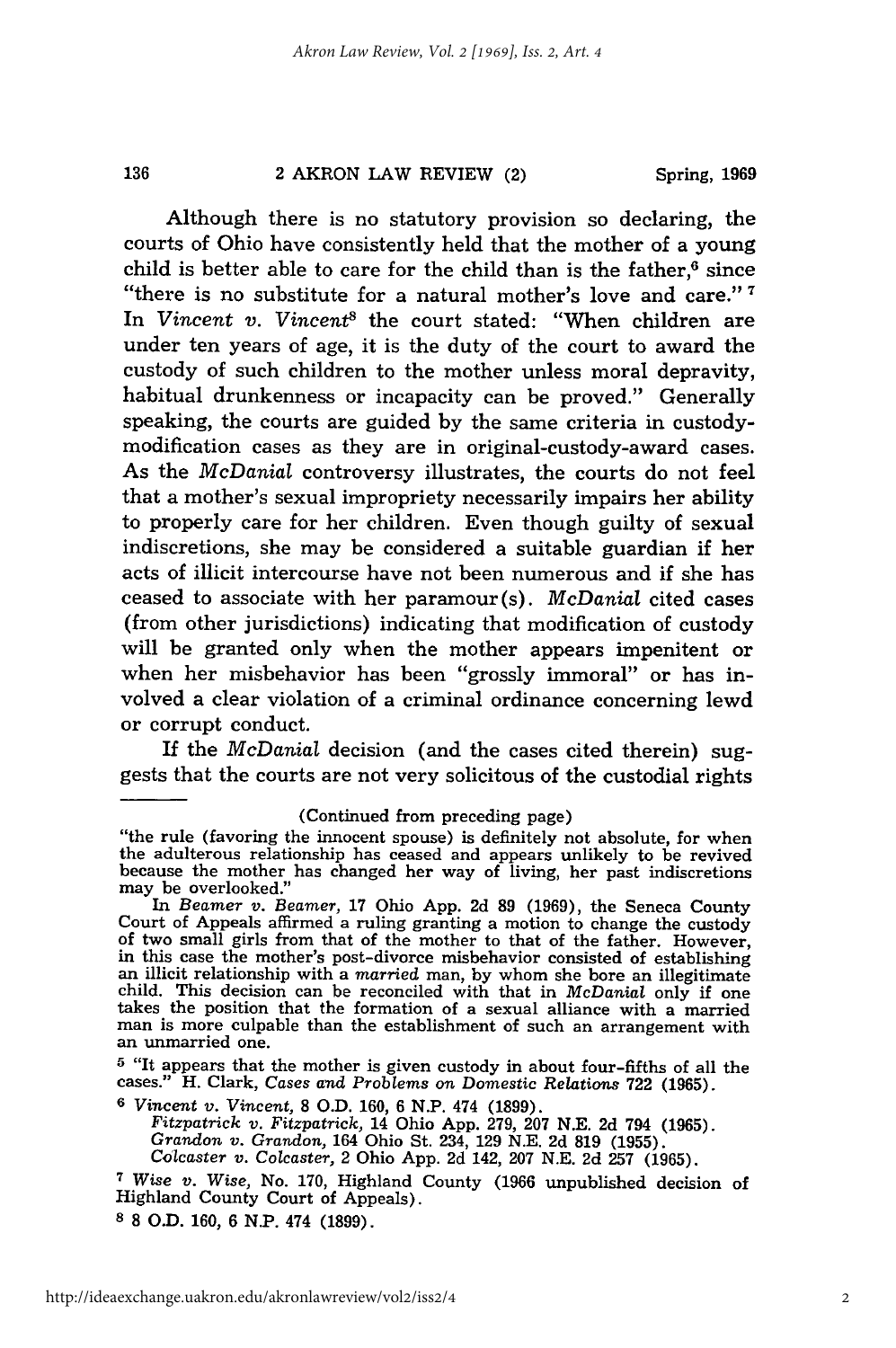#### **RECENT CASES**

of the father, the holdings in *Painter v. Bannister9* and *Root v. Allen*<sup>10</sup> represent much stronger evidence in support of this conclusion. In the *Bannister* case the contest was between a sevenyear-old boy's father and the maternal grandparents. The Supreme Court of Iowa awarded custody to the sixty-year-old grandparents, primarily because they could provide a more "stable, dependable, conventional, middle class background" than could the father, who, though not unfit, was "unconventional, arty, and Bohemian." The court considered it significant that the father "was either an agnostic or atheist," attended his wife's funeral in a sport shirt and sweater, supported the American Civil Liberties Union, and planned to move to Berkeley, California. The maternal grandfather, on the other hand, was a college graduate, served on the school board, and taught a Sunday School class. The court acknowledged that the father seemingly loved the child and obviously occupied a closer blood relationship with the boy than did the grandparents, but it decided that these factors were outweighed by the social considerations just discussed.

In the *Allen* controversy (1962) the Supreme Court of Colorado affirmed a decree awarding custody of a twelve-year-old girl to her stepfather in preference to that of her father. The court was influenced mainly by two considerations: First the girl had lived with the stepfather (and her mother until 1958, when the latter died) for the preceding nine years and was clearly attached to him; and secondly, following her parents' divorce the girl had seen her father only once (and for less than two hours) prior to the custody contest in question. However, the court admitted that the father had religiously made his child support payments and was undeniably fit to be his daughter's custodian. In addition, the court gave verbal recognition to a presumption that a child's welfare is best served by granting custody to a natural parent, but it stated that this presumption was rebuttable and had been overcome in the present case.

It would appear from the three decisions just discussed that the courts exhibit no great reluctance to deprive a father of the custody of his children. In all three cases the father was acknowledged to be fit, and in two of the three controversies the

**<sup>9</sup>** 140 N.W. **2d 152** (Iowa **1966).**

**<sup>10</sup>151** Col. **311, 377** P. **2d 117 (1962).**